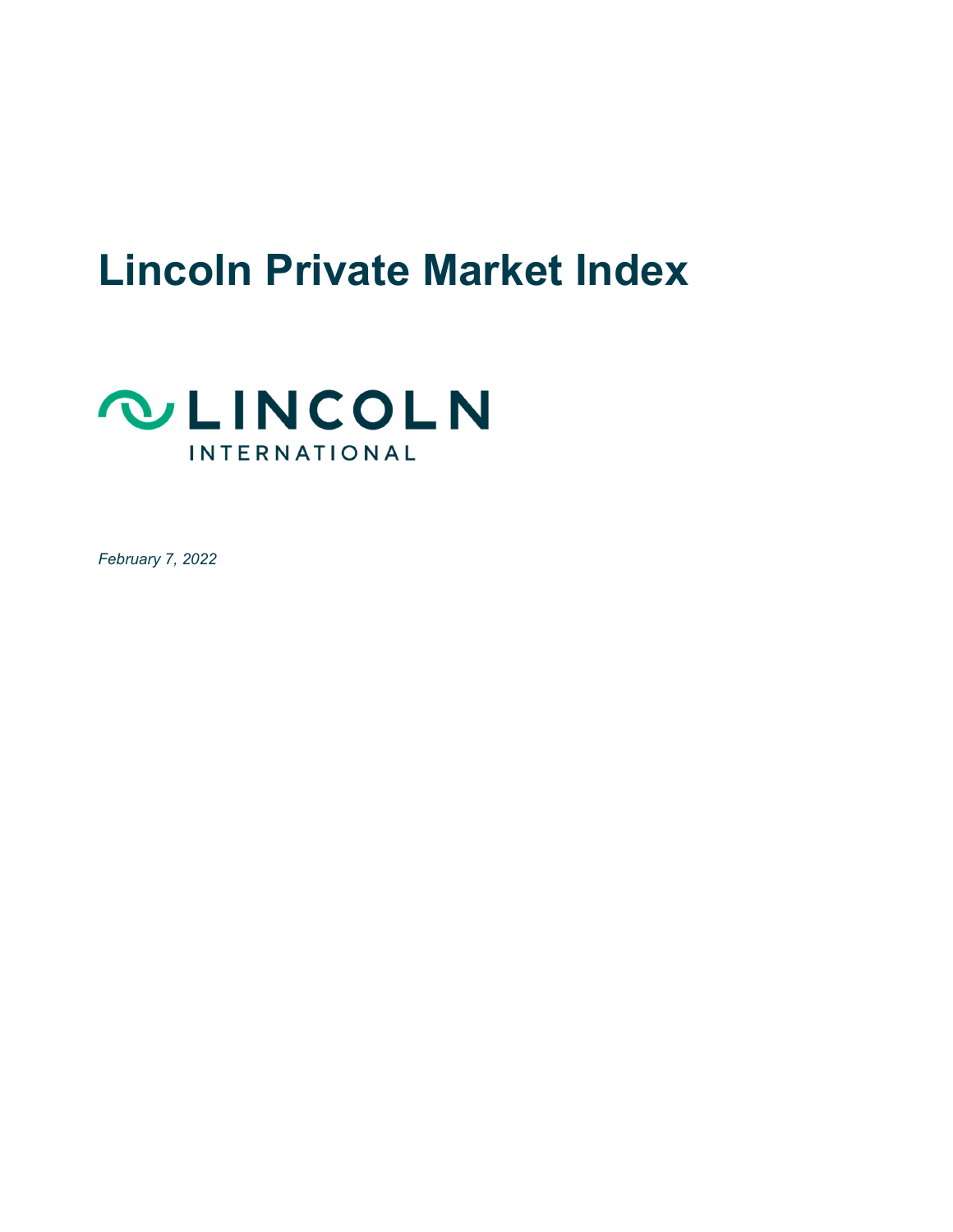# **Introduction**

The Lincoln Private Market Index ("Lincoln PMI"), formerly known as the Lincoln Middle Market Index, measures the changes in aggregate enterprise<sup>1</sup> fair value<sup>2</sup> of sponsored (i.e., private equity owned) private companies in the United States. While the private market continues to emerge as a distinct asset class, there remains little visibility into the performance, specifically enterprise values, of the sponsored private market. Lincoln International's ("Lincoln") Valuations & Opinions Group ("VOG") compiles the Lincoln PMI based on the population of companies fair valued every quarter.

VOG collaborated with Professor Steven Kaplan and Professor Michael Minnis of University of Chicago Booth School of Business to create the index. Lincoln has created the first enterprise value index of privately owned companies. Other indices assessing U.S. private companies are either based on changes in accounting data, such as revenue and/or earnings, or based on survey data. The Lincoln PMI is the first index that is based on fair value accounting and valuation principles. Therefore, we believe the Lincoln PMI is comparable to major U.S. indices while being reflective of U.S. private companies, a key driver of aggregate economic performance and U.S. employment, while offering timely insight to stakeholders and investors.

### **Source of Data**

On a quarterly basis, VOG determines the enterprise value for over 3,000 portfolio companies from a wide assortment of private equity investors and non-bank lenders. The portfolio companies are required to report quarterly financial results as well as other important strategic, operating and financial information. VOG reviews this information in determining each portfolio company's quarterly enterprise value.

In assessing enterprise value, VOG relies on commonly accepted valuation methodologies such as the market approach and income approach driven by each portfolio company's historical performance, projections, and set of selected public companies. Thus, each valuation analysis is unique and conforms to fair value accounting principles. The analyses are then vetted by auditors, fund managers and their board of directors, as well as other regulators. Upon concluding each quarterly valuation cycle, VOG aggregates the underlying financial performance and enterprise value data for analysis.

### **Sample Size and Criteria**

Every quarter, VOG begins the valuation process by computing the enterprise value for each individual portfolio company based on its underlying (i.e., historical) financial performance, expected future performance, a customized set of selected public companies and precedent M&A transactions, as well as additional relevant strategic, operating and financial information.

The next step is to exclude: (a) companies with EBITDA greater than \$100.0 million; (b) non-operating companies such as passive real estate or specialty finance companies; (c) early stage venture businesses, (d) companies in financial distress, and (e) public comanies.

Given the large number of companies valued on a quarterly basis, confidentiality of all company-specific information is maintained and, similarly, no company can individually bias the index.

The final step is to construct the index based on those companies meeting the above criteria (i.e., the index constituents).

 $<sup>1</sup>$  Enterprise value is the sum of the fair value of a company's equity and interest-bearing debt net of excess cash; for</sup> purposes of this paper, references to enterprise value refer to enterprise fair value

<sup>&</sup>lt;sup>2</sup> Under U.S. generally accepted accounting principles (specifically, ASC 820) fair value is defined as: "the price that would be received to sell an asset or paid to transfer a liability in an orderly transaction between market participants at the measurement date."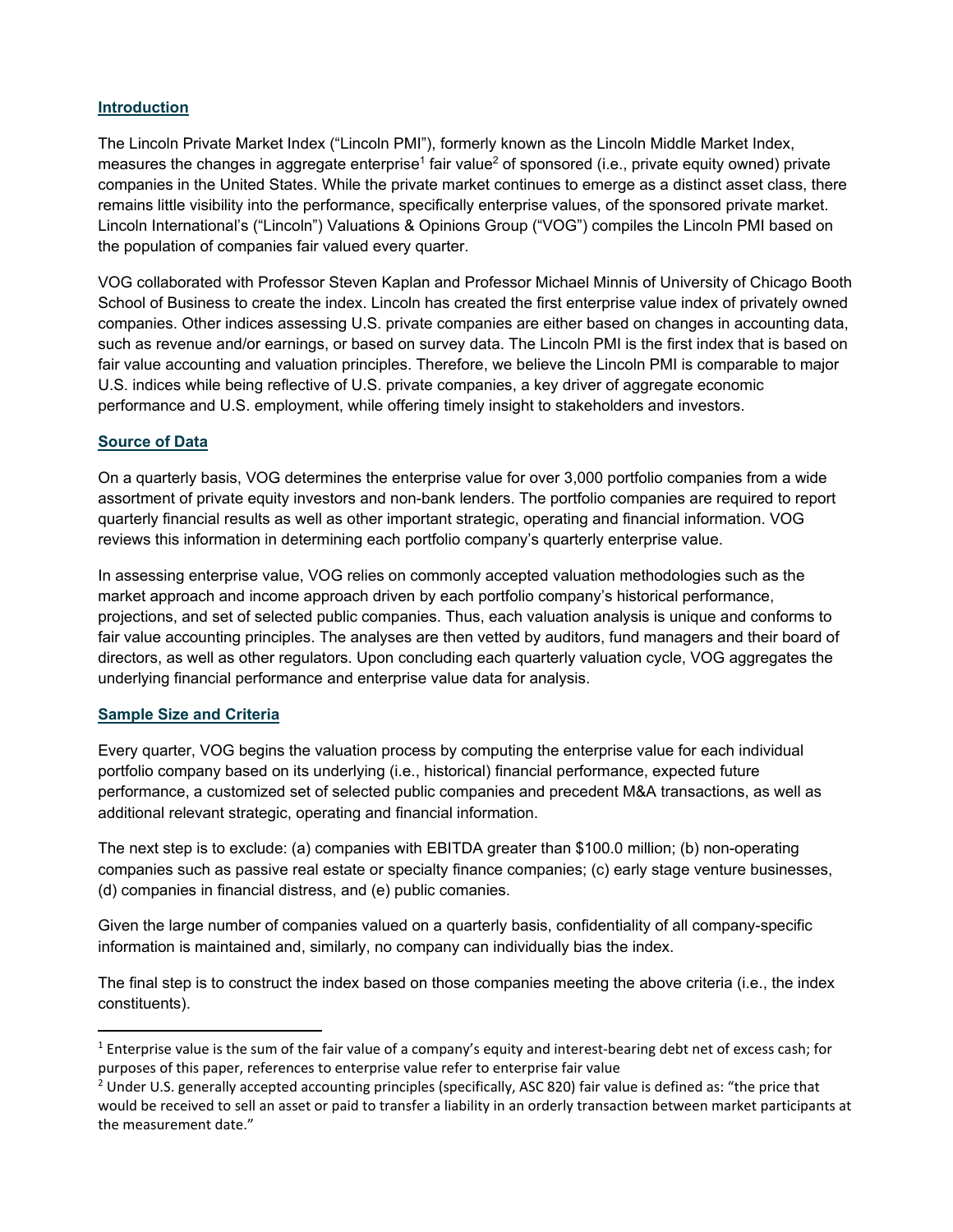#### **Index Calculation**

Based on generally accepted accounting principles and business valuation standards, Lincoln determines the enterprise value of each company. The generalized formula for determining enterprise value of any company at any moment in time, whether applying the income approach, market approach and/or asset approach is as follows:

$$
Company\ Value_t = \frac{Benefit\ Stream}{Discount\ Rate - Growth\ Rate}
$$

Based on the concluded enterprise value of each constituent, the index value for any given period is calculated as follows:

$$
Lincoh PMI_t = Lincoln PMI_{t-1} \times (1 + Lincoln PMI_A)
$$

Where:

*Lincoln PMIΔ* is the quarterly change of the Lincoln PMI *Lincoln PMI0* is the initial index value which is arbitrarily set to 10,000

The quarterly change in the Lincoln PMI would be the sum of the changes in enterprise value of each constituent multiplied by the weight of each constituent, or:

$$
Lincoh\,PMI_{\Delta} = \sum_{i} \left( \frac{EV_{i,t}}{EV_{i,t-1}} - 1 \right) \times \frac{EV_{i,t-1}}{\sum_{i} EV_{i,t-1}}
$$

Where:

*EVi* is the enterprise value of an index constituent *i*

This can also be simplified as follows:

$$
Lincoh~PMI_{\Delta} = \frac{\sum_{i} EV_{i,t}}{\sum_{i} EV_{i,t-1}} - 1
$$

Simply, this is equal to the aggregate enterprise value of index constituents in a given quarter divided by the aggregate enterprise value of the companies in the prior quarter.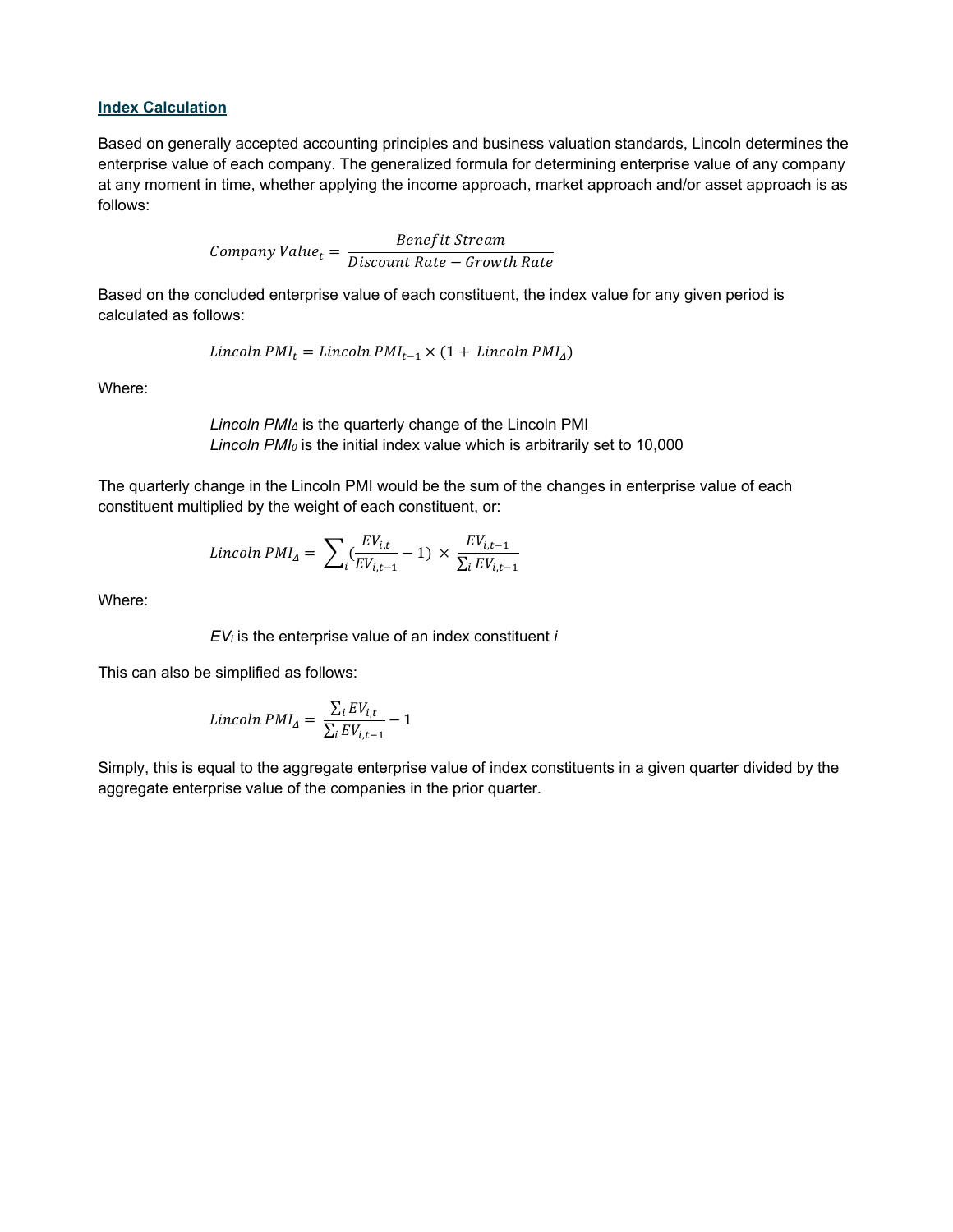

The results are as follows for the period March 30, 2014 through December 31, 2021:

| Quarter | Quarterly<br><b>Change</b> | <b>Lincoln</b><br><b>PMI</b> |
|---------|----------------------------|------------------------------|
| Q1 '14  | $0.0\%$                    | 10,000                       |
| Q2 '14  | 1.2%                       | 10,115                       |
| Q3 '14  | 2.6%                       | 10,380                       |
| Q4 '14  | 0.8%                       | 10,468                       |
| Q1 '15  | 2.4%                       | 10,722                       |
| Q2 '15  | 0.3%                       | 10,757                       |
| Q3 '15  | 1.3%                       | 10,892                       |
| Q4 '15  | 1.6%                       | 11,070                       |
| Q1'16   | (0.7%                      | 10,996                       |
| Q2 '16  | 1.8%                       | 11,193                       |
| Q3 '16  | 5.5%                       | 11,813                       |
| Q4 '16  | 0.2%                       | 11,839                       |
| Q1 '17  | 1.5%                       | 12,020                       |
| Q2 '17  | 1.0%                       | 12,145                       |
| Q3 '17  | 1.0%                       | 12,268                       |
| Q4 '17  | 1.5%                       | 12,455                       |
| Q1 '18  | 2.9%                       | 12,821                       |
| Q2 '18  | 2.6%                       | 13,150                       |
| Q3 '18  | 3.4%                       | 13,598                       |
| Q4 '18  | $(2.2\%)$                  | 13,292                       |
| Q1 '19  | 1.9%                       | 13,544                       |
| Q2 '19  | 2.8%                       | 13,921                       |
| Q3 '19  | 1.4%                       | 14,114                       |
| Q4 '19  | 1.7%                       | 14,355                       |
| Q1 '20  | $(7.5\%)$                  | 13,277                       |
| Q2 '20  | 3.5%                       | 13,744                       |
| Q3 '20  | 4.4%                       | 14,343                       |
| Q4 '20  | 7.4%                       | 15,397                       |
| Q1 '21  | 5.7%                       | 16,278                       |
| Q2 '21  | 5.6%                       | 17,193                       |
| Q3 '21  | 6.4%                       | 18,301                       |
| Q4 '21  | 3.9%                       | 19,012                       |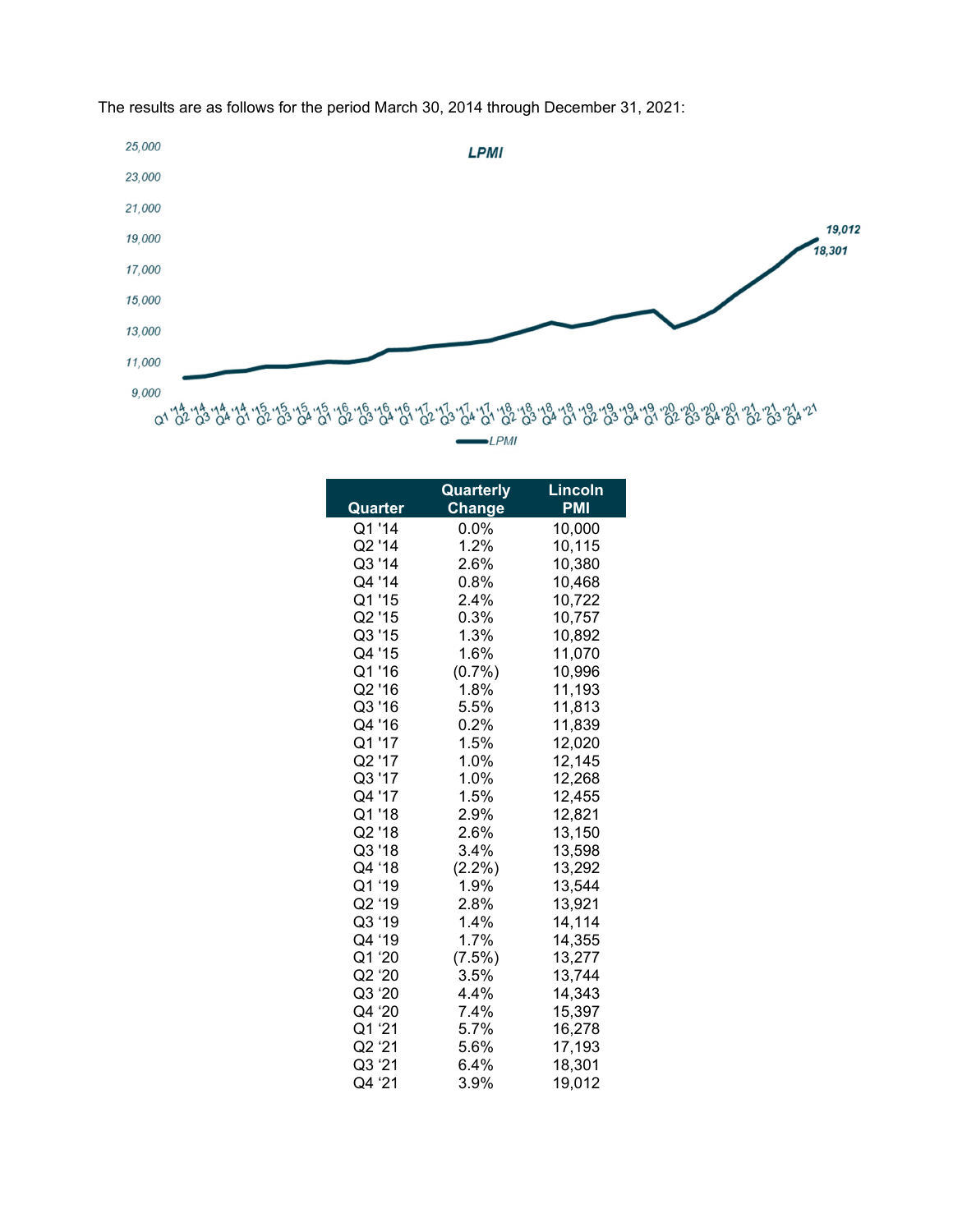### **Additional Statistics**

| Quarter | <b>Lincoln PMI</b> | <b>Constituents</b> | <b>Median EV</b> | Concentration(1) |
|---------|--------------------|---------------------|------------------|------------------|
| Q1 '14  | 10,000             |                     |                  |                  |
| Q2 '14  | 10,115             | 228                 | 170,102          | 9.5%             |
| Q3 '14  | 10,380             | 224                 | 169,017          | 8.8%             |
| Q4 '14  | 10,468             | 225                 | 176,623          | 7.8%             |
| Q1'15   | 10,722             | 217                 | 173,915          | 8.7%             |
| Q2 '15  | 10,757             | 251                 | 168,028          | 7.7%             |
| Q3 '15  | 10,892             | 255                 | 177,550          | 6.9%             |
| Q4 '15  | 11,070             | 269                 | 170,807          | 7.5%             |
| Q1 '16  | 10,996             | 293                 | 166,151          | 7.7%             |
| Q2 '16  | 11,193             | 303                 | 181,064          | 7.1%             |
| Q3 '16  | 11,813             | 333                 | 195,300          | 6.5%             |
| Q4 '16  | 11,839             | 334                 | 190,663          | 6.5%             |
| Q1 '17  | 12,020             | 349                 | 174,506          | 6.2%             |
| Q2 '17  | 12,145             | 359                 | 181,906          | 6.2%             |
| Q3 '17  | 12,268             | 339                 | 186,709          | 6.6%             |
| Q4 '17  | 12,455             | 352                 | 201,025          | 6.1%             |
| Q1 '18  | 12,821             | 355                 | 199,790          | 6.1%             |
| Q2 '18  | 13,150             | 387                 | 216,354          | 6.0%             |
| Q3 '18  | 13,598             | 406                 | 186,699          | 6.8%             |
| Q4 '18  | 13,292             | 431                 | 176,370          | 6.6%             |
| Q1 '19  | 13,544             | 446                 | 197,512          | 5.5%             |
| Q2 '19  | 13,921             | 470                 | 219,072          | 5.4%             |
| Q3 '19  | 14,114             | 456                 | 237,765          | 5.8%             |
| Q4 '19  | 14,355             | 472                 | 233,087          | 5.7%             |
| Q1 '20  | 13,277             | 509                 | 189,961          | 5.3%             |
| Q2 '20  | 13,744             | 514                 | 221,755          | 5.5%             |
| Q3 '20  | 14,343             | 512                 | 229,881          | 5.7%             |
| Q4 '20  | 15,397             | 571                 | 251,200          | 4.9%             |
| Q1 '21  | 16,278             | 489                 | 223,405          | 6.1%             |
| Q2 '21  | 17,193             | 609                 | 258,477          | 5.4%             |
| Q3 '21  | 18,301             | 698                 | 291,969          | 4.7%             |
| Q4 '21  | 19,012             | 604                 | 311,333          | 4.5%             |

*(1) Concentration reflects the percent of the Lincoln PMI comprised of the five largest index constituents*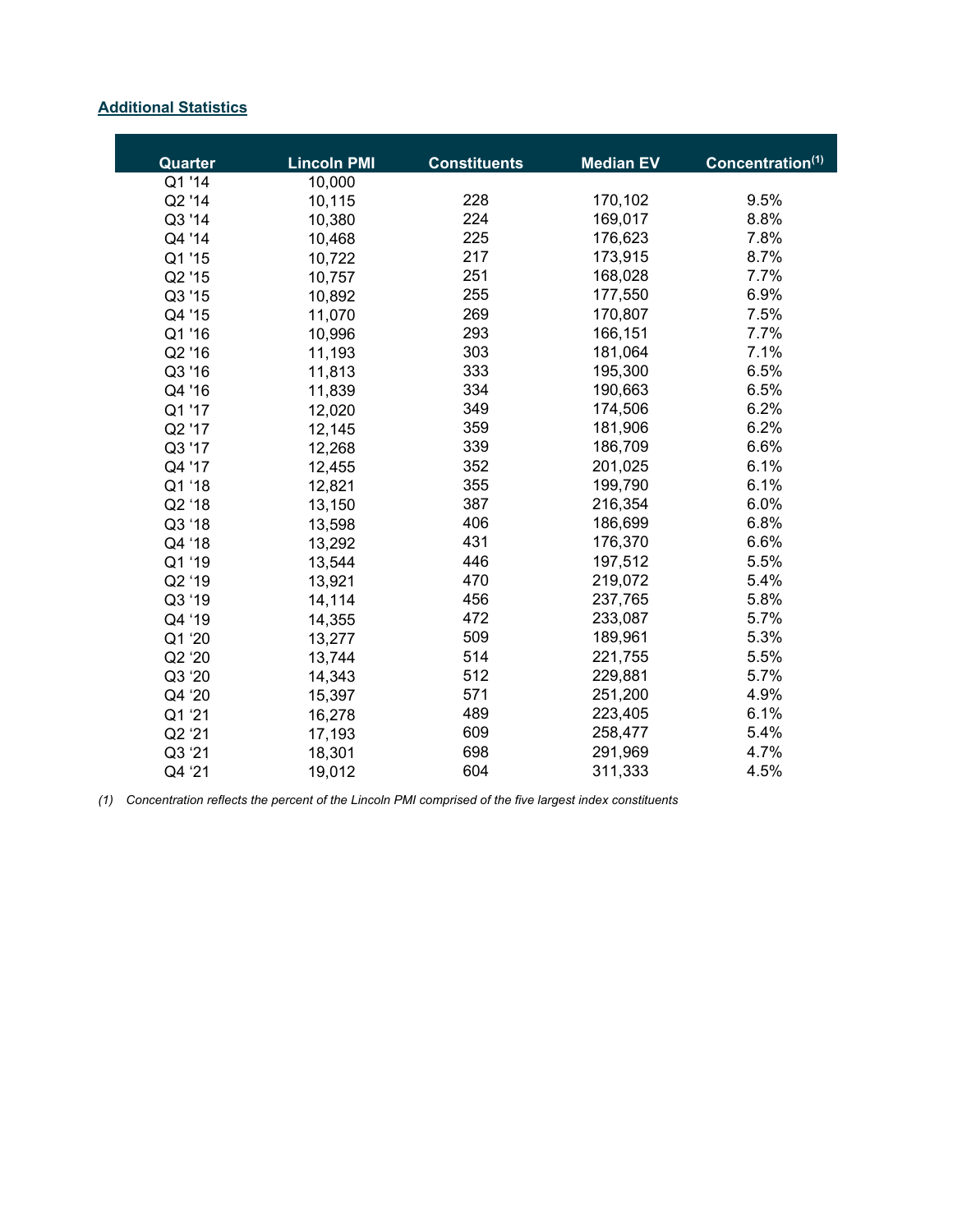# **Results by Industry**

Lincoln repeats its analysis for each industry so as to create industry sub-indices.

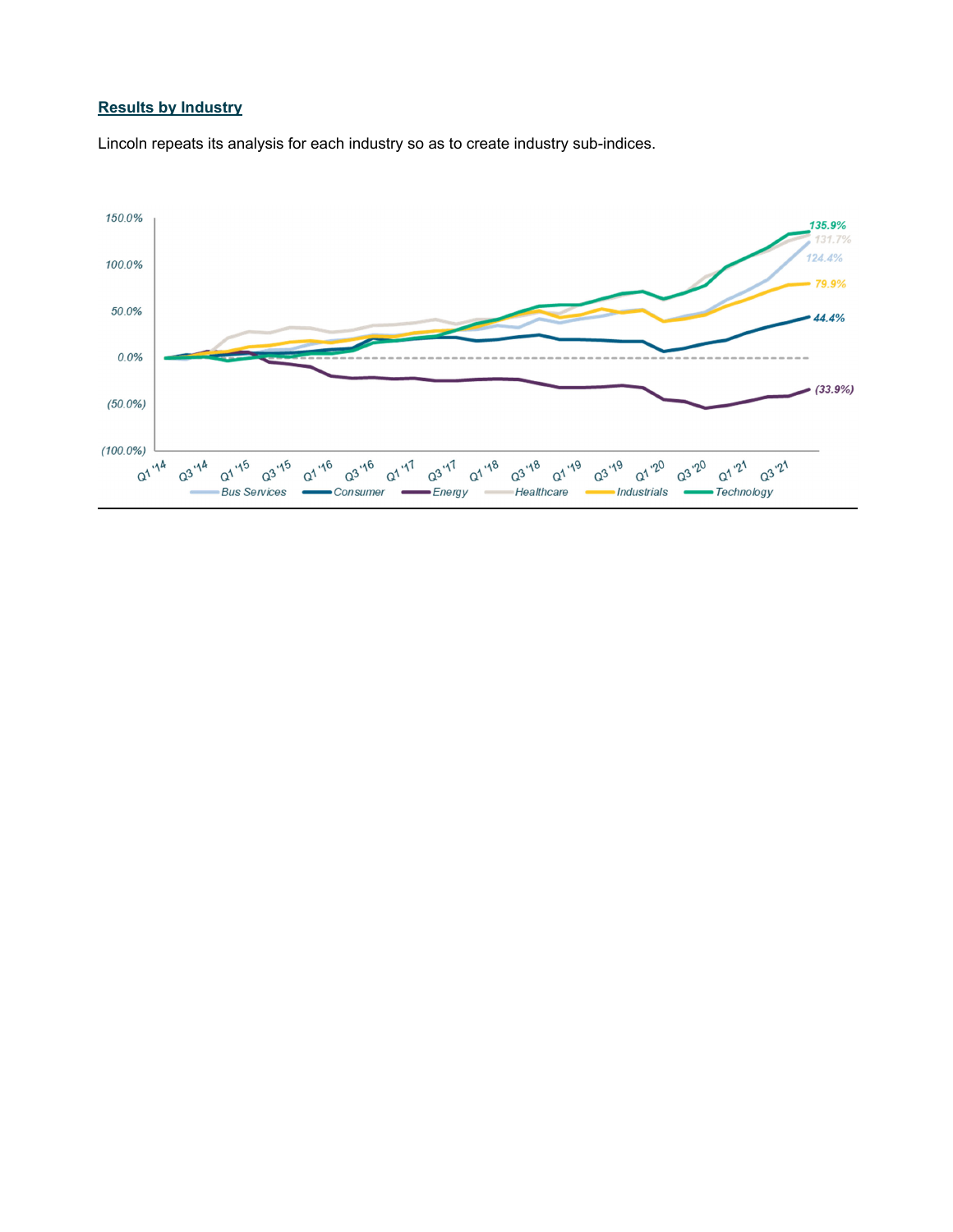### **Academic Advisors**

Professor Steven Kaplan is a Senior Advisor to Lincoln's Valuations and Opinions Group. He is the Neubauer Family Distinguished Service Professor of Entrepreneurship and Finance and Kessenich E.P. Faculty Director at the Polsky Center for Entrepreneurship and Innovation at the University of Chicago Booth School of Business. Among other courses, Professor Kaplan teaches advanced Master of Business Administration and executive courses in entrepreneurial finance and private equity, corporate finance, corporate governance and wealth management. Professor Kaplan conducts research on a wide array of issues in private equity, venture capital, corporate governance, boards of directors, mergers and acquisitions, and corporate finance. He has been a member of the Chicago Booth faculty since 1988.

Professor Kaplan serves on the board of Morningstar and several fund and company advisory boards. He is also a Research Associate at the National Bureau of Economic Research and an Associate Editor of the Journal of Financial Economics. Professor Kaplan received a Bachelor of Arts, summa cum laude, in applied mathematics and economics from Harvard College and earned a Doctor of Philosophy in business economics from Harvard University.

Professor Michael Minnis is a Senior Advisor to Lincoln's Valuations and Opinions Group. He is a Professor of Accounting at the University of Chicago Booth School of Business, where he researches the role of accounting information in allocating investment efficiently by both managers and capital providers. His recent research focuses on understanding the role of privately held companies in the U.S. economy and how these firms use financial reporting to access, deploy and manage capital. He particularly enjoys identifying unique data and methods to empirically examine issues in a novel way.

In January 2018, Professor Minnis became a member of the Private Company Council, the primary advisory council to the Financial Accounting Standards Board (FASB) on private company issues. Professor Minnis received his Ph.D. from the University of Michigan and his B.S. from the University of Illinois, where he graduated with Highest Honors.

### **About Lincoln International**

Lincoln International is a trusted investment banking advisor to business owners and senior executives of leading private equity firms and public and privately held companies around the world. Our advisory services include mergers and acquisitions, debt advisory, growth equity and restructuring for the mid-market. We also provide valuations and fairness opinions and joint ventures advisory services. As one tightly integrated team of more than 725 professionals across 16 countries, we offer an unobstructed perspective, backed by superb execution and a deep commitment to client success. With extensive industry knowledge and relationships, timely market intelligence and strategic insights, we forge deep, productive client relationships that endure for decades. Connect with us to learn more at www.lincolninternational.com.

VOG is a leading independent valuation advisor to managers of illiquid assets and lenders to alternative assets funds. VOG specializes in the valuation of illiquid debt, equity and derivative securities. Additionally, they provide independent fairness, solvency and other transaction opinions for a variety of corporate transactions for both public and private companies.

VOG is widely recognized for leveraging Lincoln International's "real world" transaction experience from its M&A and debt advisory practices to assist its clients in the determination of fair value. Lincoln International's highly skilled professionals have extensive experience in determining and supporting fair value measurements for traditional and complex securities.